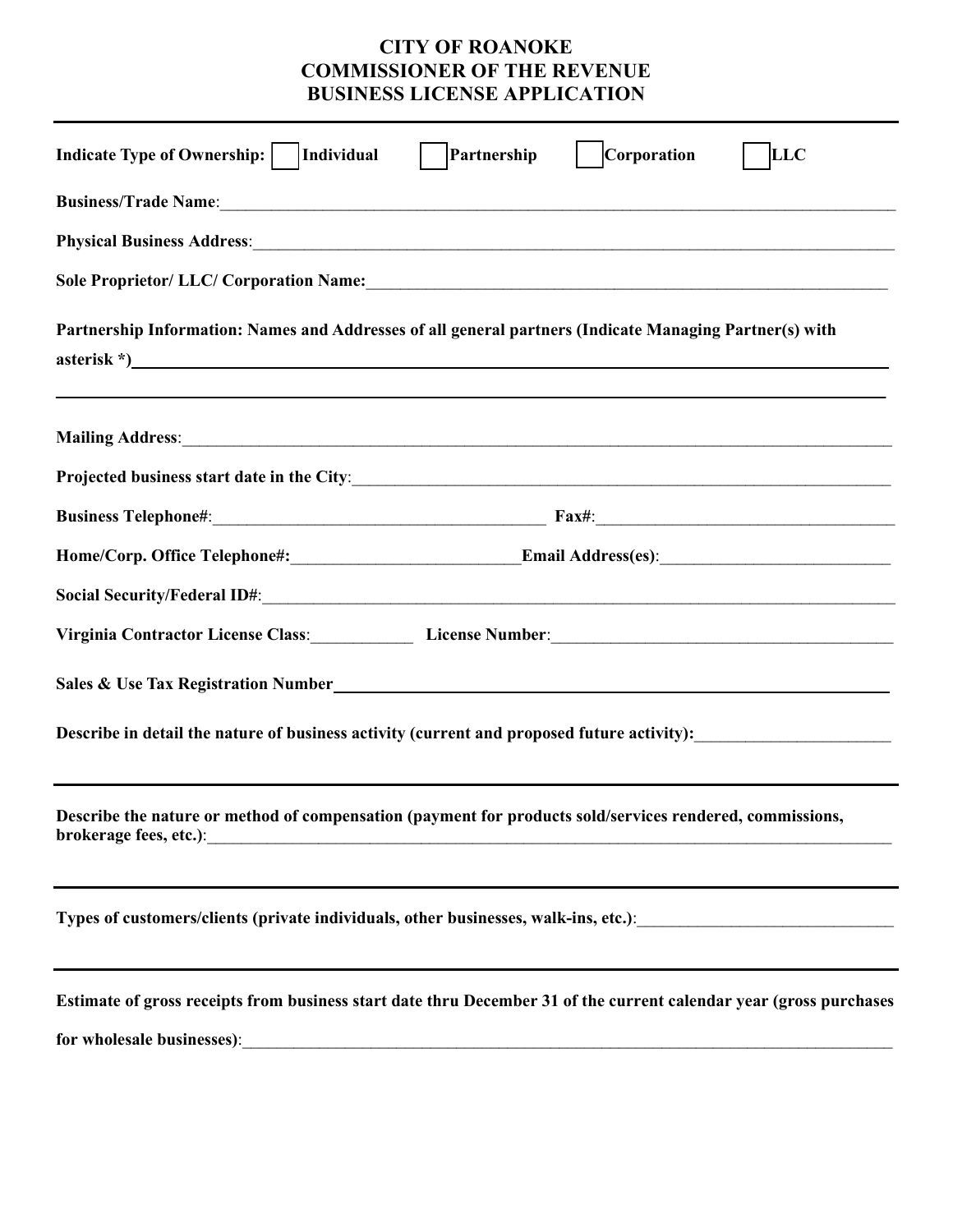|                                                                                                                                                                                                                                | <b>CORPORATIONS &amp; LLC'S ONLY (All corporations and LLC's must register with the Virginia State</b>                                                                                                                                       |  |  |  |
|--------------------------------------------------------------------------------------------------------------------------------------------------------------------------------------------------------------------------------|----------------------------------------------------------------------------------------------------------------------------------------------------------------------------------------------------------------------------------------------|--|--|--|
| <b>Corporation Commission:</b>                                                                                                                                                                                                 |                                                                                                                                                                                                                                              |  |  |  |
| Virginia Registered Agent: 1997 - 1998 - 1998 - 1998 - 1999 - 1999 - 1999 - 1999 - 1999 - 1999 - 1999 - 1999 - 1999 - 1999 - 1999 - 1999 - 1999 - 1999 - 1999 - 1999 - 1999 - 1999 - 1999 - 1999 - 1999 - 1999 - 1999 - 1999 - |                                                                                                                                                                                                                                              |  |  |  |
| Agent's Address: Agent's Address:                                                                                                                                                                                              |                                                                                                                                                                                                                                              |  |  |  |
| List Corporate Information: Officers of the Corporation<br>List Corporate Information: Officers of the Corporation                                                                                                             |                                                                                                                                                                                                                                              |  |  |  |
|                                                                                                                                                                                                                                |                                                                                                                                                                                                                                              |  |  |  |
|                                                                                                                                                                                                                                |                                                                                                                                                                                                                                              |  |  |  |
|                                                                                                                                                                                                                                |                                                                                                                                                                                                                                              |  |  |  |
|                                                                                                                                                                                                                                |                                                                                                                                                                                                                                              |  |  |  |
|                                                                                                                                                                                                                                | Date of Qualification in State of Virginia, if Foreign Corporation<br><u>Date of Qualification</u> in State of Virginia, if Foreign Corporation<br><u>Letter and the state of virginia</u> and the state of the state of the state of the st |  |  |  |

| <b>TRUST TAX REGISTRATION INFORMATION (If Applicable)</b>                               |  |  |
|-----------------------------------------------------------------------------------------|--|--|
| <b>CHECK ALL THAT APPLY:</b><br><b>ADMISSIONS TAX</b><br><b>TRANSIENT OCCUPANCY TAX</b> |  |  |
| <b>RIGHT OF WAY USE FEE</b><br>PREPARED FOOD AND BEVERAGE TAX                           |  |  |
| <b>SHORT TERM RENTAL</b>                                                                |  |  |
| <b>YES</b> ; If YES, list the months of operation<br><b>NO</b><br>Seasonal:             |  |  |
|                                                                                         |  |  |

**The undersigned understands that the City is relying on the statements made herein and certifies that these** 

**statements are true and correct.**

| <b>Signature of Applicant</b>    |
|----------------------------------|
| <b>Printed Name of Applicant</b> |
| <b>Title</b>                     |
| Date:                            |
|                                  |

**Please contact the Commissioner of the Revenue Office at (540) 853-2524 to see if any additional information is needed in order to issue the business license (ie…zoning approval, registering a trade name with the Clerk of Circuit Court, etc.).** 

> **MAIL COMPLETED APPLICATION AND SUPPORTING DOCUMENTS TO: Commissioner of the Revenue 215 Church Avenue SW, Room 251 Roanoke, VA 24011**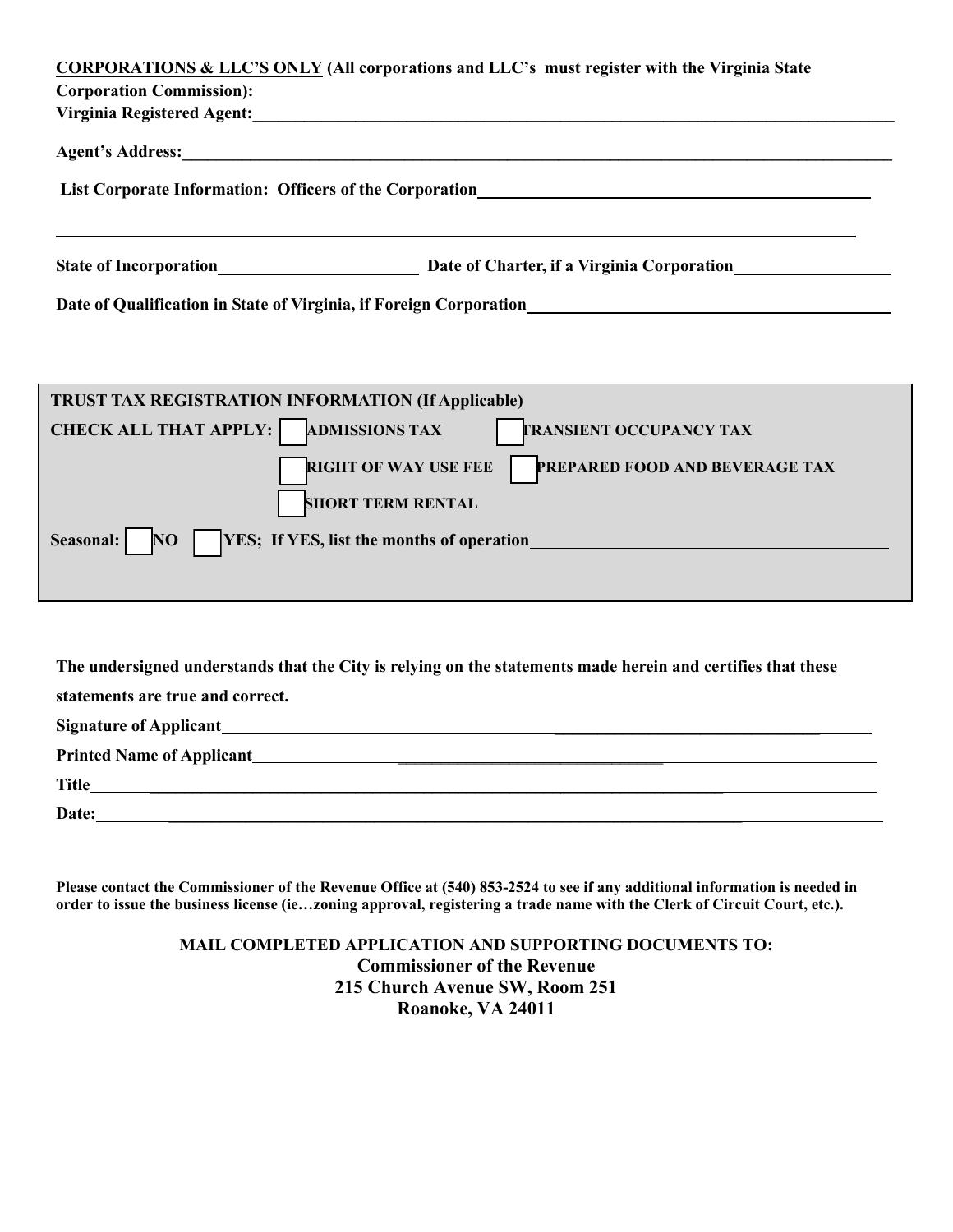# **CITY OF ROANOKE COMMISSIONER OF THE REVENUE**

INFORMATION FOR ROANOKE CITY BUSINESSES

## **BUSINESS LICENSE INFORMATION**

- $\triangleright$  All business license renewal applications, including payment of the tax are due by **MARCH 1**.
- $\triangleright$  If your business closed or otherwise ceased to exist in the City, please note this change, sign and return the form to this office by **MARCH 1**.
- $\triangleright$  All new businesses, any change in the original nature of business or business address, may require approval from the Zoning Department verifying that the anticipated use of the property is acceptable.
- **All businesses with total gross receipts of \$100,000 or less need to pay the \$50 issuance fee only.**
- $\triangleright$  Businesses with only a flat fee license (such as itinerant merchant, peddler, real estate salesperson etc.) are not required to calculate any tax or pay the issuance fee, just simply submit the flat fee.
- **Businesses with gross receipts that exceed \$100,000 must multiply each tax rate by the corresponding gross amount and pay that total amount due. DO NOT SUBMIT THE \$50 ISSUANCE FEE**.
- General classifications are listed below. **All questions relating to calculating your business license tax should be directed to the Commissioner of the Revenue's office at (540) 853-2524.**

| <b>CLASSIFICATIONS</b>           | <b>LICENSE TAX RATES</b>                     |
|----------------------------------|----------------------------------------------|
| Contractor                       | 16 cents per \$100 Gross Receipts            |
| Retail                           | 20 cents per \$100 Gross Receipts            |
| Wholesale                        | 26 cents per \$100 Gross Purchases plus \$44 |
| <b>Business/Personal Service</b> | 36 cents per \$100 Gross Receipts            |
| <b>Real Estate</b>               | 58 cents per \$100 Gross Receipts            |
| Financial                        | 50 cents per \$100 Gross Receipts            |
| <b>Professional Services</b>     | 58 cents per \$100 Gross Receipts            |

### ALCOHOLIC BEVERAGE FEES

The following fees are in addition to the Retail Gross Receipts Tax. Remember to include beverage sales of any type in the gross receipts tax calculation.

| Beer (on premise only)          | \$80  |
|---------------------------------|-------|
| Beer and/or Wine                | \$120 |
| Mixed Beverage-Seating 50-100   | \$160 |
| Mixed Beverage-Seating 101-150  | \$280 |
| Mixed Beverage-Seating 151-plus | \$400 |
| Mixed Beverage-Private Club     | \$280 |

### FLAT FEE LICENSES (\$50 ISSUANCE FEE DOES NOT APPLY)

| ITINERANT MERCHANT      | \$50 OR \$500 |
|-------------------------|---------------|
| PEDDLER                 | \$50          |
| REAL ESTATE SALESPERSON | \$15          |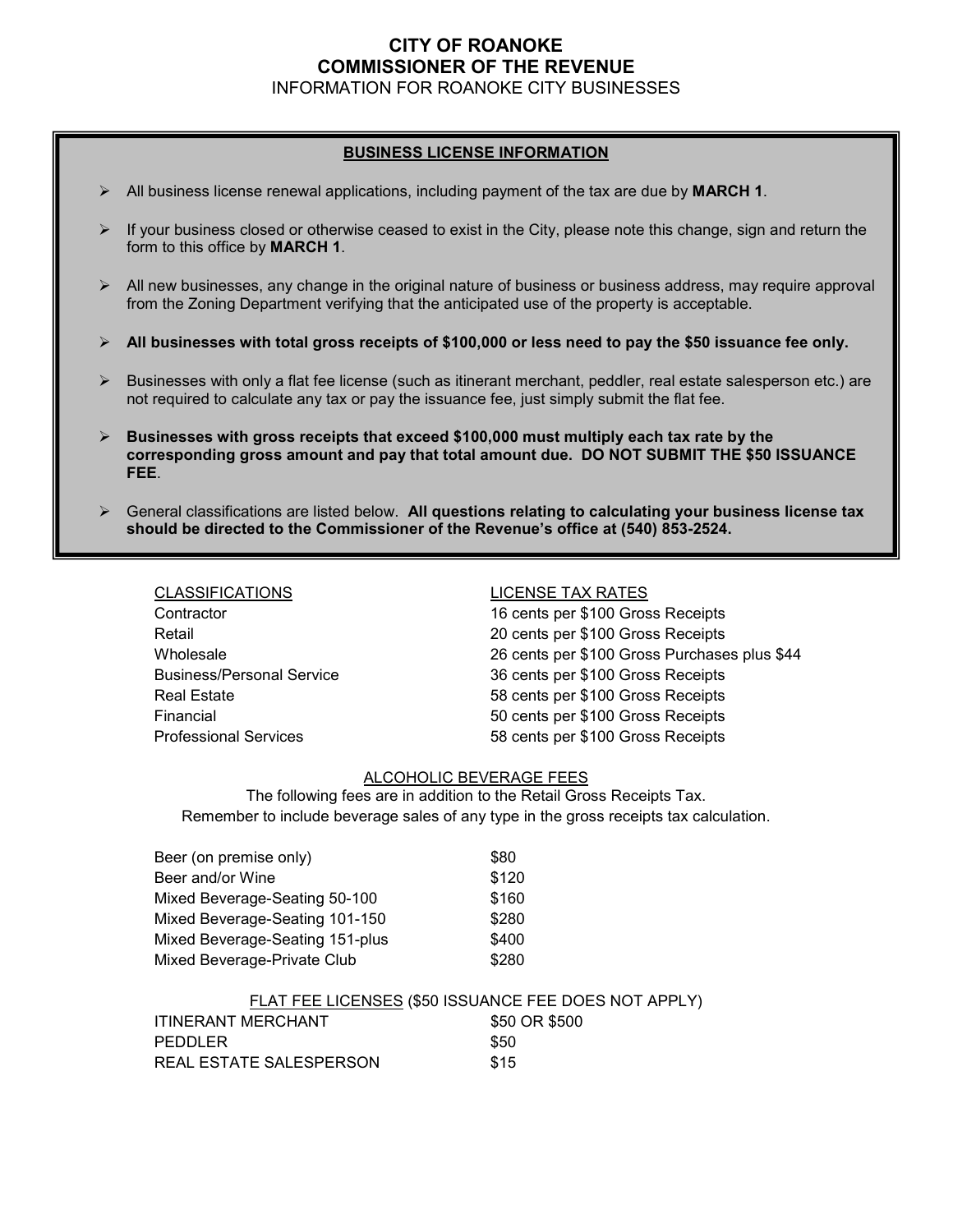# **BUSINESS PERSONAL PROPERTY INFORMATION**

- A **Business Personal Property Tax** is levied on all tangible personal property (furniture, fixtures, office equipment, machinery, books, tools, etc.) employed in a trade or business, which shall be valued by a percentage of the original cost.
- A **List of Fixed Assets**, including all tangible personal property used in the business, listing the year each item was purchased/acquired, a description of each item, and the original cost must be included with all returns. Include fully depreciated items for Federal Income Tax purposes as well.
- All computer **software** and **real property (Real estate)** are exempt from business personal property taxation.
- $\triangleright$  If the business has changed its address and is still located in the City of Roanoke, please mark through the incorrect address information on the filing form and list the correct address on the return**.**
- If the **business has moved out of the City of Roanoke**, please mark through the old address and list the correct information in one of the Schedules on the filing form. Also, please list the date of move, the new county, city and/or state the business has moved to, sign and date the form, and return to the Commissioner's office by **February 15**.
- $\triangleright$  If the **business has closed**, please list the close date on the filing form, sign and date the bottom, and return to the Commissioner's office by **February 15**.
- **Forms marked "See Attached" or "Same as Last Year" will not be accepted** as complete or on time and will be returned immediately.
- $\triangleright$  All Business Personal Property Filing Forms must be completed and returned to this office on or before **February 15**.

**Municipal Building – 215 Church Ave Department of Motor Vehicles Chamber of Commerce Commissioner of the Revenue 6220 Valley Park Rd NW** 210 Jefferson St SE Room 251, (540) 853-2524 (804) 497-7100 (804) 697-7100 (540) 983-0700

**Zoning & Community Development Department of Taxation 215 Church Ave SW, Rm 170 State Sales Tax State Licensing Offices** Room 170, (540) 853-1090 **Richmond, Virginia** Richmond, Virginia Accountancy (CPA)

215 Church Ave SW,<br>Room 170, (540) 853-1090 **Contain and Street Health Department** 

**Trust Tax** (540) 383-5050 Room 251, (540) 853-6828

Room 254, (540) 853-2561

(540) 853-2715

**General Information (Communications) Better Business Bureau** (540) 853-2000 5115 Bernard Dr SW, Ste 202

**Federal, State, & Other Local Offices Council of Community Services Complaints: Alcoholic Beverage Control 502 Campbell Ave SW** 5040 Feers Creek Rd #D<br>
2943 Peters Creek Rd #D 685-0131

**Clerk of Circuit Court Downtown Roanoke Inc.**<br>
315 Church Ave SW Room 357 **1870** 213 Market Square 315 Church Ave SW Room 357<br>(540) 853-6702

### HELPFUL ADDRESSES & PHONE NUMBERS

(804) 367-8037 (804) 367-8500 www.tax.virginia.gov

Room 170, (540) 853-1090 **Health Department**

**Virginia Employment Commission** Day Care (Piedmont Region)<br>1143 1<sup>st</sup> St SW (540) 857-7920 **Treasurer** 1143 1st St SW (540) 857-7920<br>Room 254, (540) 853-2561 (540) 598-2275

**Economic Development Internal Revenue Service** Real Estate Broker/Sales<br>117 Church Ave SW 210 1<sup>st</sup> Street SW (804) 367-8526 117 Church Ave SW 210 1st Street SW (804) 367-8526

(540) 342-3455

(540) 342-2028

**Building Permits**<br>
215 Church Ave SW, **Contractor (Class A, B, or C)**<br>
215 Church Ave SW, **Contractor (Class A, B, or C)** 

Cosmetology (Hair & Nails)<br>(804) 367-8509

 $8$  Occupational Regulation (540) 562-3604 9960 Mayland Dr Suite 400 Richmond, Va. 23233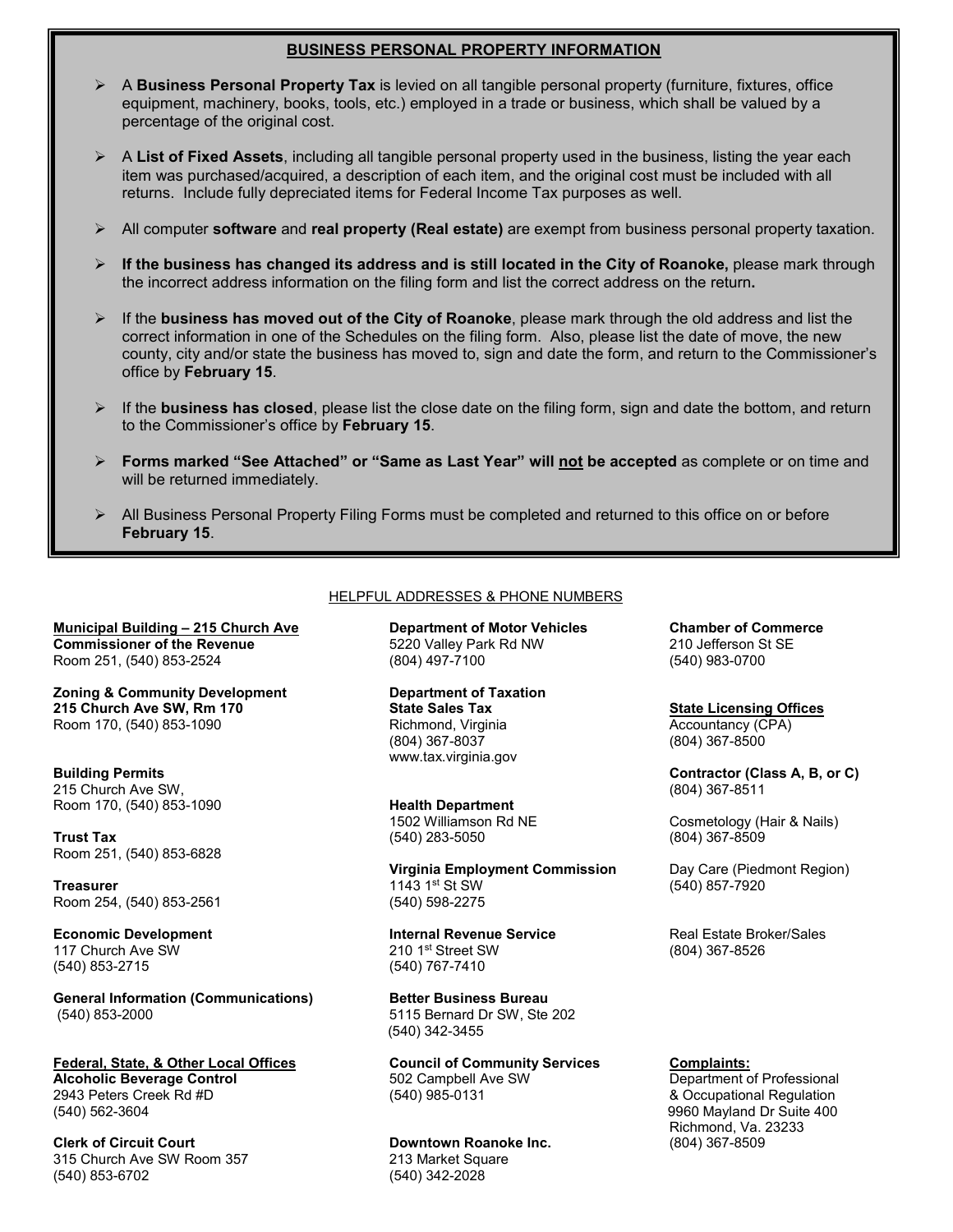# **CITY OF ROANOKE BUSINESS LICENSE REQUIREMENTS**

- **1. All new businesses, any change in the original nature of business or business address may require approval from the Permit Center verifying that the anticipated use of the property is acceptable. (540)853-1090.**
- **2. Effective January 1, 2020- Virginia State Code Section 59.1-69. All businesses (Individual, partnership, limited liability company or corporations) transacting business under an assumed name, must register assumed or fictitious name with the Virginia State Corporation Commission (804) 371-9733 or www.scc.virginia.gov**
- **3. Corporations need to provide a copy of their incorporation papers from the Virginia State Corporation Commissioner. (804)371-9733 or www.scc.virginia.gov**
- **4. Copies of any Virginia State Licenses required to operate the business.**
- **5. All businesses must contact the Virginia Department of Taxation to register for Sales and Use Tax. (804)367-8037**
- **6. All restaurants must provide a copy of health inspections from the Health Department. (540)283-5050**
- **7. For payment of business license please make checks payable to the Treasurer, City of Roanoke. (540)853-2561**